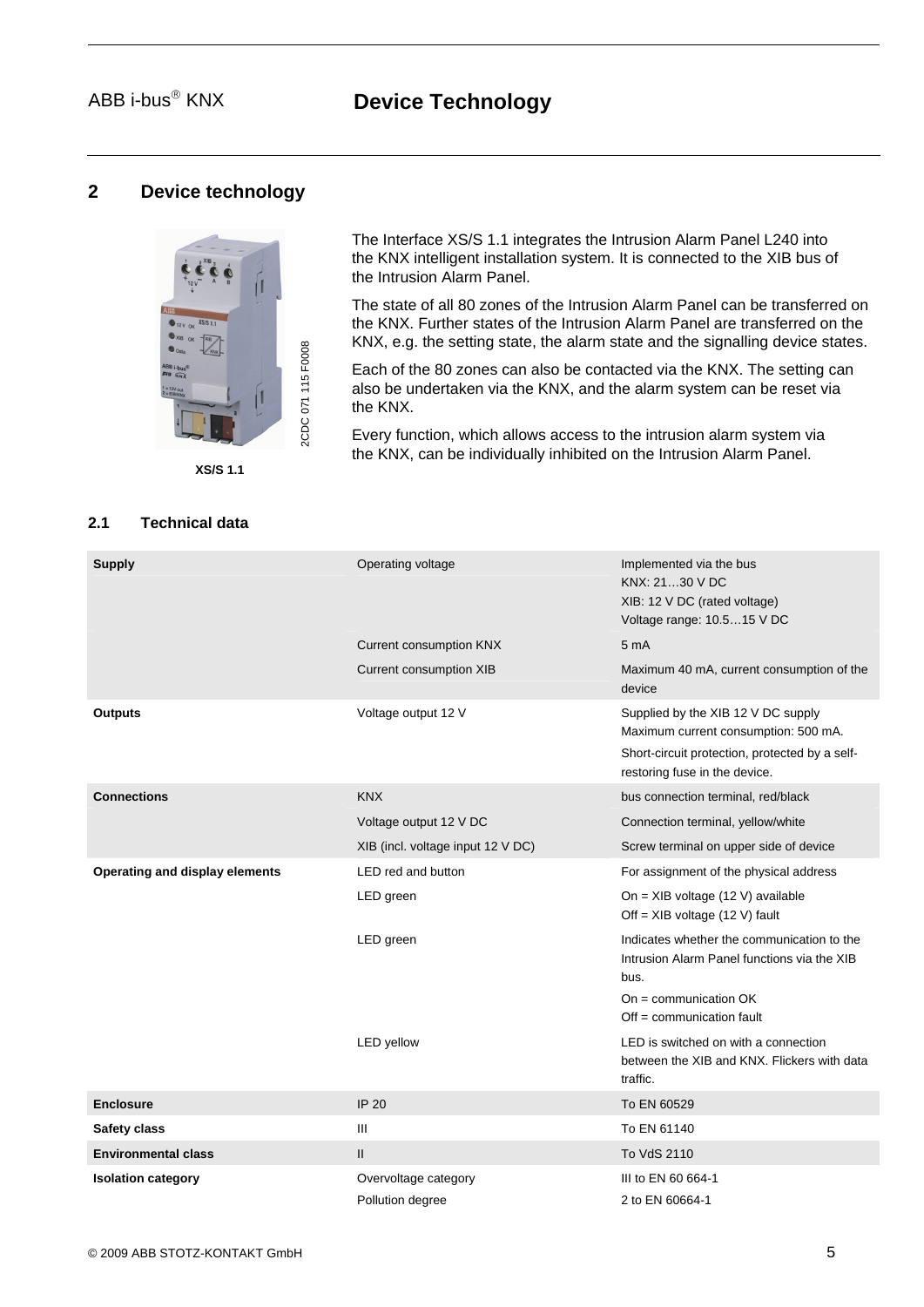# ABB i-bus<sup>®</sup> KNX **Commissioning**

| KNX safety extra low voltage | SELV 24 V DC                                                      |                                                                               |
|------------------------------|-------------------------------------------------------------------|-------------------------------------------------------------------------------|
| <b>Temperature range</b>     | Operation                                                         | $-5 °C+45 °C$                                                                 |
|                              | Storage                                                           | -25 °C+55 °C                                                                  |
|                              | Transport                                                         | $-25 °C+70 °C$                                                                |
| <b>Ambient conditions</b>    | Maximum air humidity                                              | 93 %, no condensation allowed                                                 |
| Design                       | Modular installation device (MDRC)                                | Modular installation device, ProM                                             |
|                              | <b>Dimensions</b>                                                 | $90 \times 36 \times 64$ mm (H x W x D)                                       |
|                              | Mounting width                                                    | 2 modules at 18 mm                                                            |
|                              | Mounting depth                                                    | 68 mm                                                                         |
| <b>Installation</b>          | On 35 mm mounting rail                                            | To EN 60 715                                                                  |
| <b>Mounting position</b>     | as required                                                       |                                                                               |
| Weight                       | 0.077 kg                                                          |                                                                               |
| Housing, colour              | Plastic housing, grey                                             |                                                                               |
| <b>Approvals</b>             | KNX to EN 50 090-1, -2                                            |                                                                               |
|                              | VdS (only for non-reacting operation)                             | VdS class C approved (only in conjunction<br>with Intrusion Alarm Panel L240) |
| <b>CE</b> mark               | In accordance with the EMC guideline and<br>low voltage guideline |                                                                               |
|                              |                                                                   |                                                                               |
|                              |                                                                   |                                                                               |
| <b>Application program</b>   | Maximum number of<br><b>Number of communication</b>               | Maximum number of                                                             |

| Application program | Number of communication<br>objects | - Maximum number of<br><b>group addresses</b> | Maximum number of<br>associations |
|---------------------|------------------------------------|-----------------------------------------------|-----------------------------------|
|                     |                                    |                                               |                                   |
| Interface L240/1.0  | '79                                | 254                                           | 255                               |

| <b>Note</b> |                                                                                                                                                                                                                                                          |
|-------------|----------------------------------------------------------------------------------------------------------------------------------------------------------------------------------------------------------------------------------------------------------|
|             | The programming requires the software tool ETS2 V1.2 or higher.                                                                                                                                                                                          |
|             | If ETS3 is used, a *. VD3 or higher type file must be imported.<br>The application program is available in the ETS3 at ABB/Security and<br>Surveillance/Interfaces.                                                                                      |
|             | The device does not support the closing function of a project or the KNX<br>device in the ETS. If you inhibit access to all devices of the project with<br>a BCU code (ETS3), it has no effect on this device. Data can still be read<br>and programmed. |

## **Note**

The Intrusion Alarm Panel L240 requires a firmware version V4.40 (or higher) to ensure that Interface XS/S 1.1 can be operated. The firmware version is indicated on the Keypad L840/PT as soon as the voltage supply is applied on the alarm panel.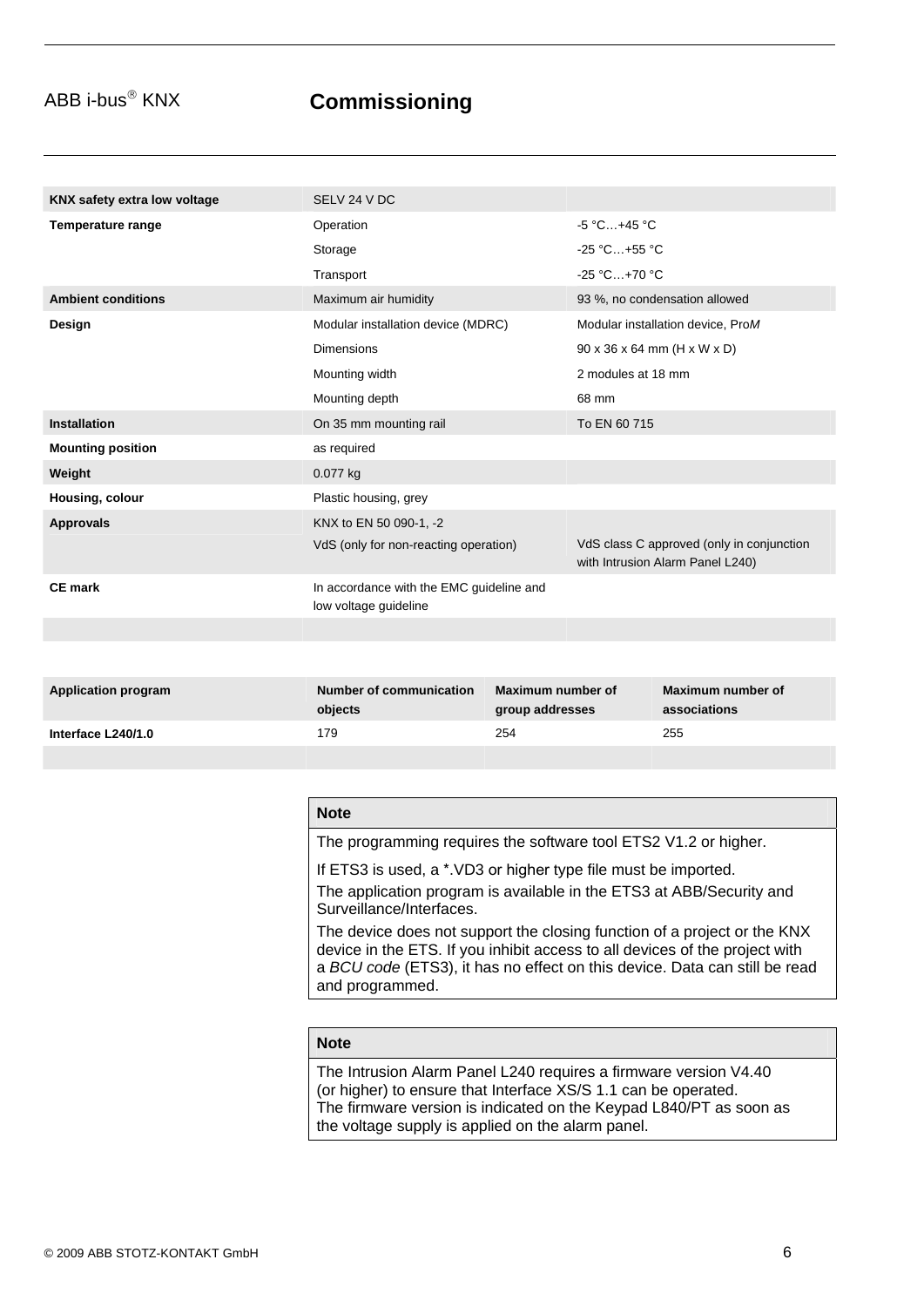# **2.2 Circuit diagram**



| (1) Input XIB                | Terminals A, B for data communication and +, - for device power<br>supply.                                                                                         |
|------------------------------|--------------------------------------------------------------------------------------------------------------------------------------------------------------------|
| (2) LED green                | 12 V OK<br>$On = XIB$ voltage (12 V) available<br>Off = $XIB$ voltage (12 V) fault                                                                                 |
| (3) LED green                | XIB OK<br>Indicates whether the communication to the Intrusion Alarm Panel<br>functions via the XIB bus.<br>$On = communication OK$<br>$Off = communication fault$ |
| (4) LED yellow               | Data<br>LED is switched on with a connection between the XIB and KNX.<br>Flickers with data traffic.                                                               |
| (5) 12 V out                 | 12 V DC voltage supply, maximum 500 mA<br>Is taken from the XIB 12 V DC supply:<br>yellow = $+$ , white = -                                                        |
| (6) KNX                      | Bus connection terminal                                                                                                                                            |
| (7) Button and<br><b>LED</b> | Button and LED for programming of the physical address in the KNX<br>system                                                                                        |
| (8) Label carrier            |                                                                                                                                                                    |

# **Important**

The 12 V DC output (5) may not be connected should the interface be used in a VdS approved system.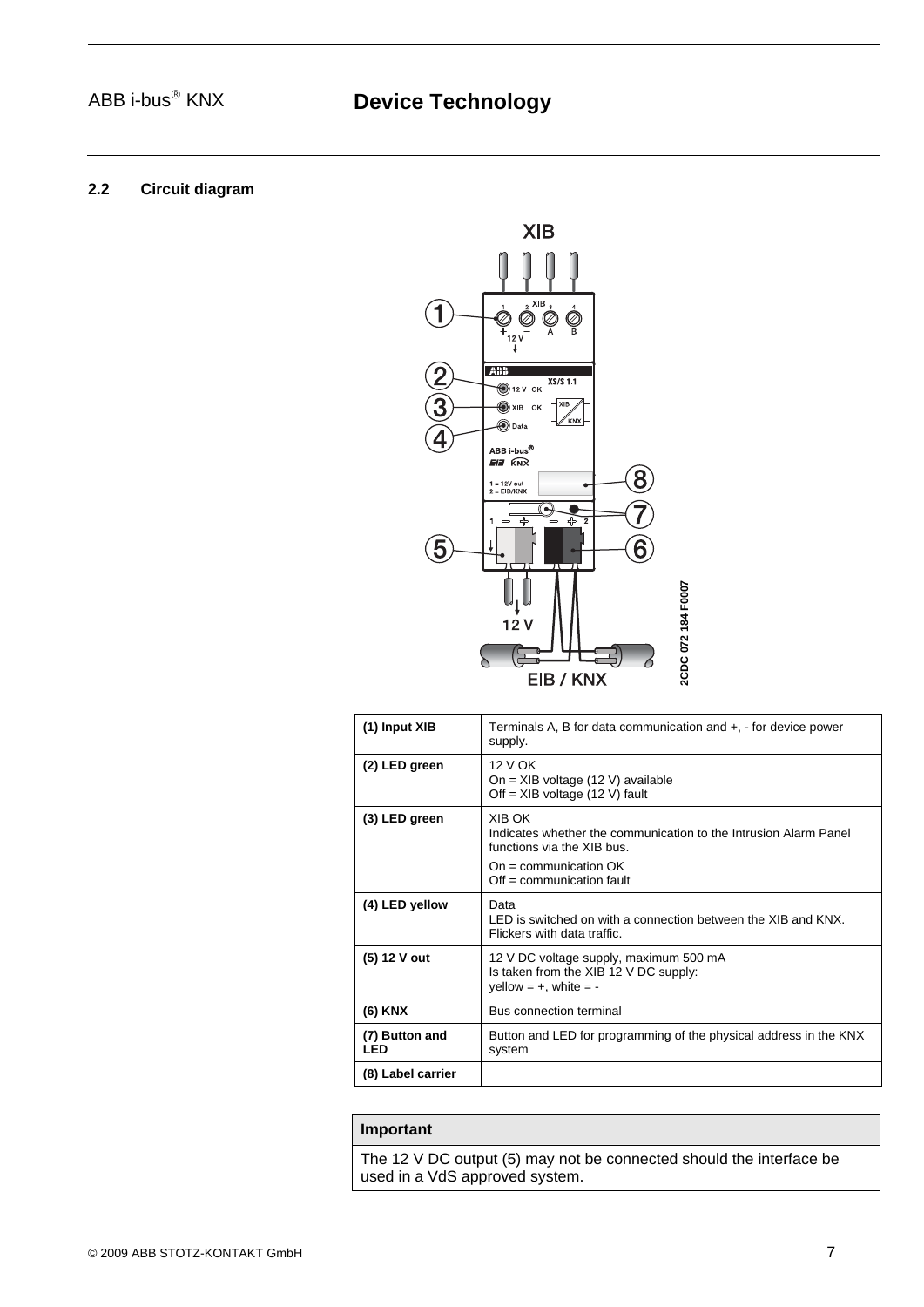# ABB i-bus<sup>®</sup> KNX **Commissioning**

# **2.3 Dimension drawing**